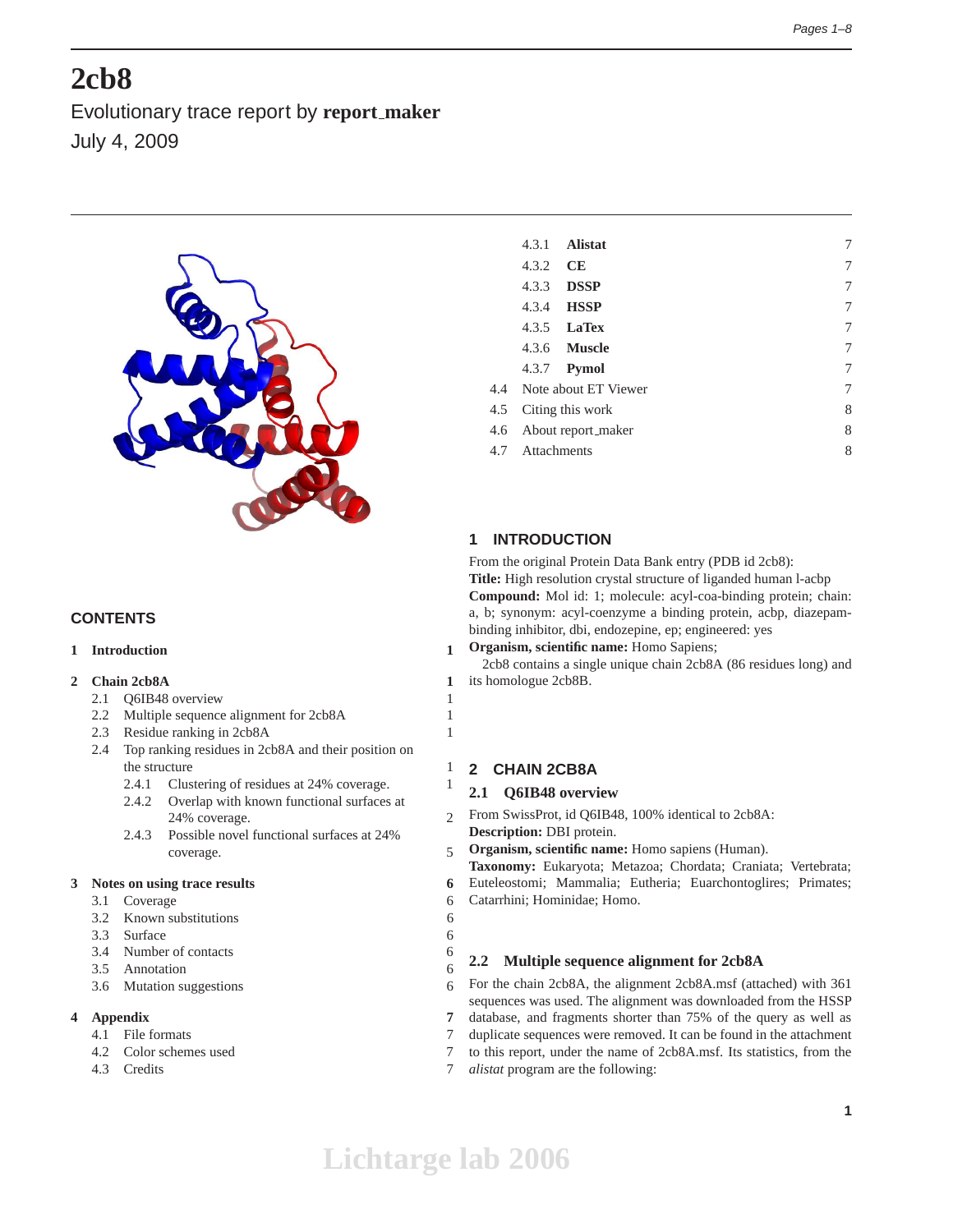

**Fig. 1.** Residues 2-87 in 2cb8A colored by their relative importance. (See Appendix, Fig.9, for the coloring scheme.)

| Format:                   | MSF  |       |
|---------------------------|------|-------|
| Number of sequences: 361  |      |       |
| Total number of residues: |      | 29157 |
| Smallest:                 | 38   |       |
| Largest:                  | 86   |       |
| Average length:           | 80.8 |       |
| Alignment length:         | 86   |       |
| Average identity:         | 38%  |       |
| Most related pair:        | 99%  |       |
| Most unrelated pair:      | 0 %  |       |
| Most distant seq:         | 36%  |       |
|                           |      |       |

Furthermore, <1% of residues show as conserved in this alignment.

The alignment consists of 30% eukaryotic ( 11% vertebrata, 4% arthropoda, 4% fungi, 4% plantae), and 1% prokaryotic sequences. (Descriptions of some sequences were not readily available.) The file containing the sequence descriptions can be found in the attachment, under the name 2cb8A.descr.

## **2.3 Residue ranking in 2cb8A**

The 2cb8A sequence is shown in Fig. 1, with each residue colored according to its estimated importance. The full listing of residues in 2cb8A can be found in the file called 2cb8A.ranks\_sorted in the attachment.

# **2.4 Top ranking residues in 2cb8A and their position on the structure**

In the following we consider residues ranking among top 24% of residues in the protein (the closest this analysis allows us to get to 25%). Figure 2 shows residues in 2cb8A colored by their importance: bright red and yellow indicate more conserved/important residues (see Appendix for the coloring scheme). A Pymol script for producing this figure can be found in the attachment.

*2.4.1 Clustering of residues at 24% coverage.* Fig. 3 shows the top 24% of all residues, this time colored according to clusters they belong to. The clusters in Fig.3 are composed of the residues listed in Table 1.

| Table 1. |      |          |  |  |
|----------|------|----------|--|--|
| cluster  | size | member   |  |  |
| color    |      | residues |  |  |
| red      | 21   |          |  |  |
|          |      |          |  |  |
|          |      | 74.78    |  |  |

**Table 1.** Clusters of top ranking residues in 2cb8A.



**Fig. 2.** Residues in 2cb8A, colored by their relative importance. Clockwise: front, back, top and bottom views.



**Fig. 3.** Residues in 2cb8A, colored according to the cluster they belong to: red, followed by blue and yellow are the largest clusters (see Appendix for the coloring scheme). Clockwise: front, back, top and bottom views. The corresponding Pymol script is attached.

*2.4.2 Overlap with known functional surfaces at 24% coverage.* The name of the ligand is composed of the source PDB identifier and the heteroatom name used in that file.

**Tetradecanoyl-coa binding site.** Table 2 lists the top 24% of residues at the interface with 2cb8BMYA1088 (tetradecanoyl-coa). The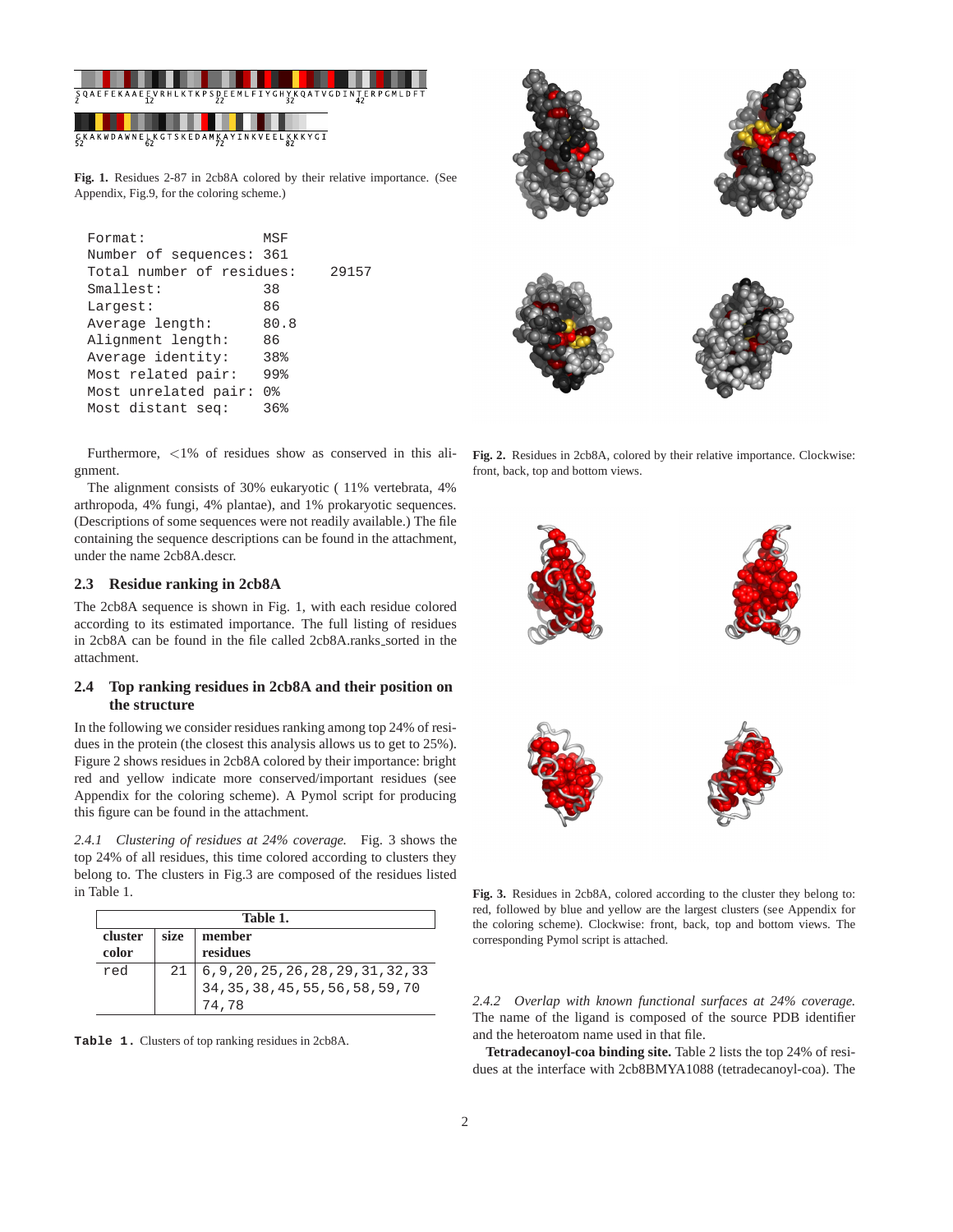| Table 2. |             |              |      |      |               |      |  |  |
|----------|-------------|--------------|------|------|---------------|------|--|--|
| res      | type        | subst's      | cvg  | noc/ | dist          | antn |  |  |
|          |             | $(\%)$       |      | bb   | $\mathcal{L}$ |      |  |  |
| 55       | K           | K(95)        | 0.02 | 10/0 | 3.84          | site |  |  |
|          |             | $R(1)$ SQX   |      |      |               |      |  |  |
|          |             | $M(1)$ . T   |      |      |               |      |  |  |
| 29       | Y           | Y(96)        | 0.07 | 10/1 | 4.01          |      |  |  |
|          |             | . (1) WEQ    |      |      |               |      |  |  |
|          |             | FL           |      |      |               |      |  |  |
| 26       | Г           | L(91)        | 0.14 | 17/1 | 3.70          |      |  |  |
|          |             | I(1)         |      |      |               |      |  |  |
|          |             | M(1)         |      |      |               |      |  |  |
|          |             | . $(1)Y$     |      |      |               |      |  |  |
|          |             | K(2) GQV     |      |      |               |      |  |  |
|          |             | W            |      |      |               |      |  |  |
| 20       | $\mathbf P$ | P(67)        | 0.16 | 4/0  | 4.60          |      |  |  |
|          |             | I(1)         |      |      |               |      |  |  |
|          |             | T(7)         |      |      |               |      |  |  |
|          |             | A(4)<br>L(6) |      |      |               |      |  |  |
|          |             | F(2)         |      |      |               |      |  |  |
|          |             | E(1)         |      |      |               |      |  |  |
|          |             | V(4)         |      |      |               |      |  |  |
|          |             | . (1)        |      |      |               |      |  |  |
|          |             | $S(1)$ KQ    |      |      |               |      |  |  |
| 28       | I           | L(55)        | 0.21 | 4/0  | 4.14          | site |  |  |
|          |             | I(13)        |      |      |               |      |  |  |
|          |             | F(23)        |      |      |               |      |  |  |
|          |             | M(2)         |      |      |               |      |  |  |
|          |             | V(2)         |      |      |               |      |  |  |
|          |             | . $(1)$ TA   |      |      |               |      |  |  |
| 25       | M           | L(34)        | 0.24 | 46/8 | 3.79          |      |  |  |
|          |             | Q(6)         |      |      |               |      |  |  |
|          |             | R(5)         |      |      |               |      |  |  |
|          |             | $K(26)$ I    |      |      |               |      |  |  |
|          |             | M(18)        |      |      |               |      |  |  |
|          |             | F(4)         |      |      |               |      |  |  |
|          |             | . (1) VYE    |      |      |               |      |  |  |
|          |             | TWN          |      |      |               |      |  |  |

following table (Table 3) suggests possible disruptive replacements for these residues (see Section 3.6).

**Table 2.** The top 24% of residues in 2cb8A at the interface with tetradecanoyl-coa.(Field names: res: residue number in the PDB entry; type: amino acid type; substs: substitutions seen in the alignment; with the percentage of each type in the bracket; noc/bb: number of contacts with the ligand, with the number of contacts realized through backbone atoms given in the bracket; dist: distance of closest apporach to the ligand. )

| Table 3.                  |    |                         |  |  |
|---------------------------|----|-------------------------|--|--|
| disruptive<br>type<br>res |    |                         |  |  |
|                           |    | mutations               |  |  |
| 55                        | K  | $(Y)$ (FW) $(T)$ (VCAG) |  |  |
| 2.9                       | Y  | (K)(O)(R)(M)            |  |  |
| 2.6                       | т. | (Y)(R)(T)(H)            |  |  |
| continued in next column  |    |                         |  |  |

| Table 3. continued |           |                         |  |  |  |
|--------------------|-----------|-------------------------|--|--|--|
| res                | type      | disruptive              |  |  |  |
|                    | mutations |                         |  |  |  |
| 2.0                | P         | (Y)(R)(H)(T)            |  |  |  |
| 28                 | Т         | (R)(Y)(H)(TK)           |  |  |  |
| 25                 | м         | $(Y)$ $(T)$ $(H)$ $(R)$ |  |  |  |

**Table 3.** List of disruptive mutations for the top 24% of residues in 2cb8A, that are at the interface with tetradecanoyl-coa.



**Fig. 4.** Residues in 2cb8A, at the interface with tetradecanoyl-coa, colored by their relative importance. The ligand (tetradecanoyl-coa) is colored green. Atoms further than  $30\AA$  away from the geometric center of the ligand, as well as on the line of sight to the ligand were removed. (See Appendix for the coloring scheme for the protein chain 2cb8A.)

Figure 4 shows residues in 2cb8A colored by their importance, at the interface with 2cb8BMYA1088.

**Interface with 2cb8B.**Table 4 lists the top 24% of residues at the interface with 2cb8B. The following table (Table 5) suggests possible disruptive replacements for these residues (see Section 3.6).

| Table 4.                 |      |            |      |      |      |      |  |
|--------------------------|------|------------|------|------|------|------|--|
| res                      | type | subst's    | cvg  | noc/ | dist | antn |  |
|                          |      | (%)        |      | bb   | (A)  |      |  |
| 56                       | W    | Y(21)      | 0.15 | 2/0  | 4.43 |      |  |
|                          |      | W(69)      |      |      |      |      |  |
|                          |      | $F(4)$ HLR |      |      |      |      |  |
|                          |      | VK.ISC     |      |      |      |      |  |
| 31                       | Η    | L(68)      | 0.20 | 8/0  | 3.19 | site |  |
|                          |      | Y(11)      |      |      |      |      |  |
|                          |      | R(4)M      |      |      |      |      |  |
| continued in next column |      |            |      |      |      |      |  |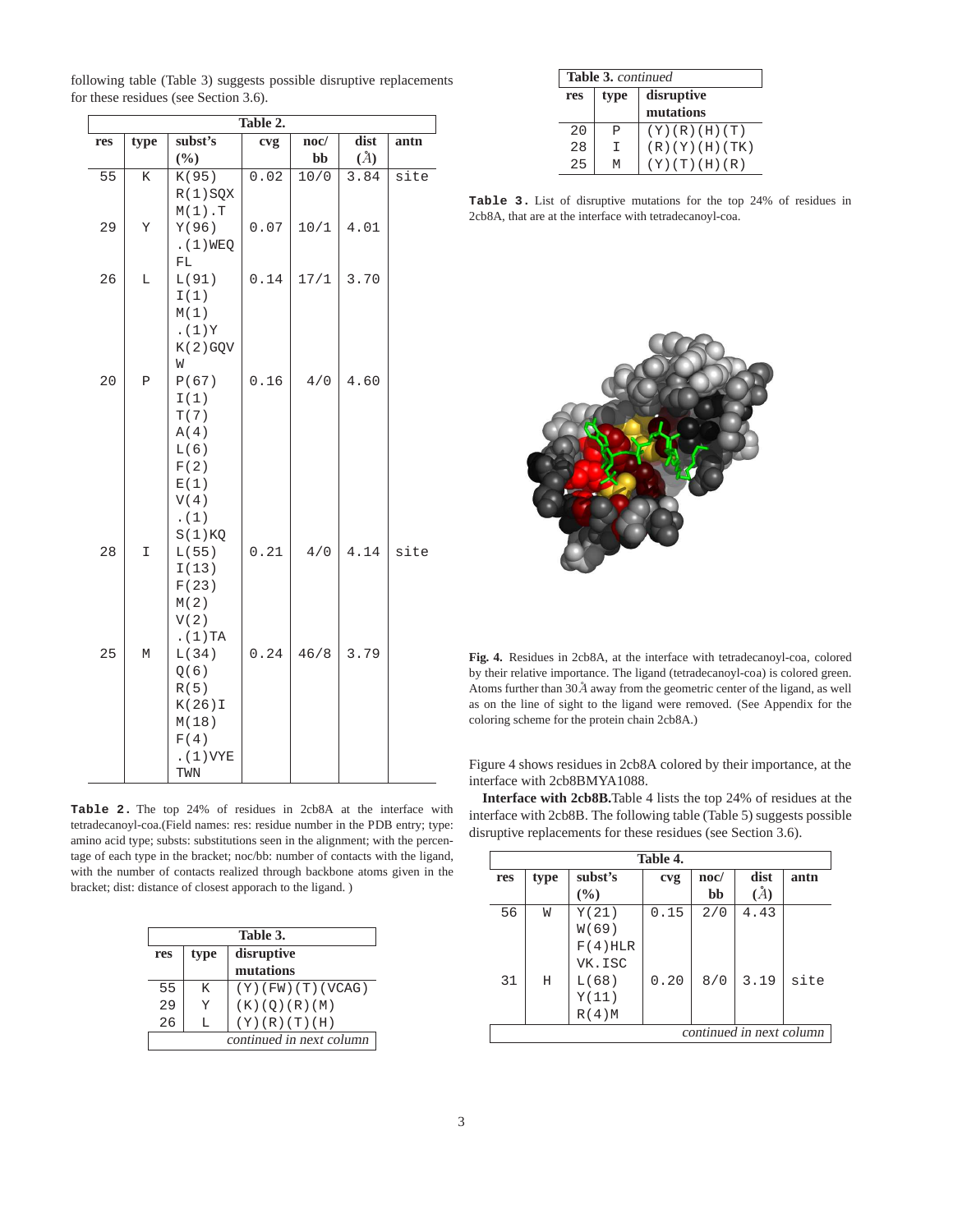| <b>Table 4.</b> continued |      |            |     |                 |      |      |  |
|---------------------------|------|------------|-----|-----------------|------|------|--|
| res                       | type | subst's    | cvg | $\mathbf{noc}/$ | dist | antn |  |
|                           |      | (9/0)      |     | bb              |      |      |  |
|                           |      | F(6)       |     |                 |      |      |  |
|                           |      | . (1)      |     |                 |      |      |  |
|                           |      | $H(5)$ NAW |     |                 |      |      |  |
|                           |      |            |     |                 |      |      |  |

**Table 4.** The top 24% of residues in 2cb8A at the interface with 2cb8B. (Field names: res: residue number in the PDB entry; type: amino acid type; substs: substitutions seen in the alignment; with the percentage of each type in the bracket; noc/bb: number of contacts with the ligand, with the number of contacts realized through backbone atoms given in the bracket; dist: distance of closest apporach to the ligand. )

| Table 5.                  |           |               |  |  |  |
|---------------------------|-----------|---------------|--|--|--|
| disruptive<br>type<br>res |           |               |  |  |  |
|                           | mutations |               |  |  |  |
| 56                        | M         | (E)(K)(D)(TO) |  |  |  |
| 31                        |           | (E)(T)(D)(O)  |  |  |  |

**Table 5.** List of disruptive mutations for the top 24% of residues in 2cb8A, that are at the interface with 2cb8B.



**Fig. 5.** Residues in 2cb8A, at the interface with 2cb8B, colored by their relative importance. 2cb8B is shown in backbone representation (See Appendix for the coloring scheme for the protein chain 2cb8A.)

Figure 5 shows residues in 2cb8A colored by their importance, at the interface with 2cb8B.

**Tetradecanoyl-coa binding site.** Table 6 lists the top 24% of residues at the interface with 2cb8AMYA1094 (tetradecanoyl-coa). The following table (Table 7) suggests possible disruptive replacements for these residues (see Section 3.6).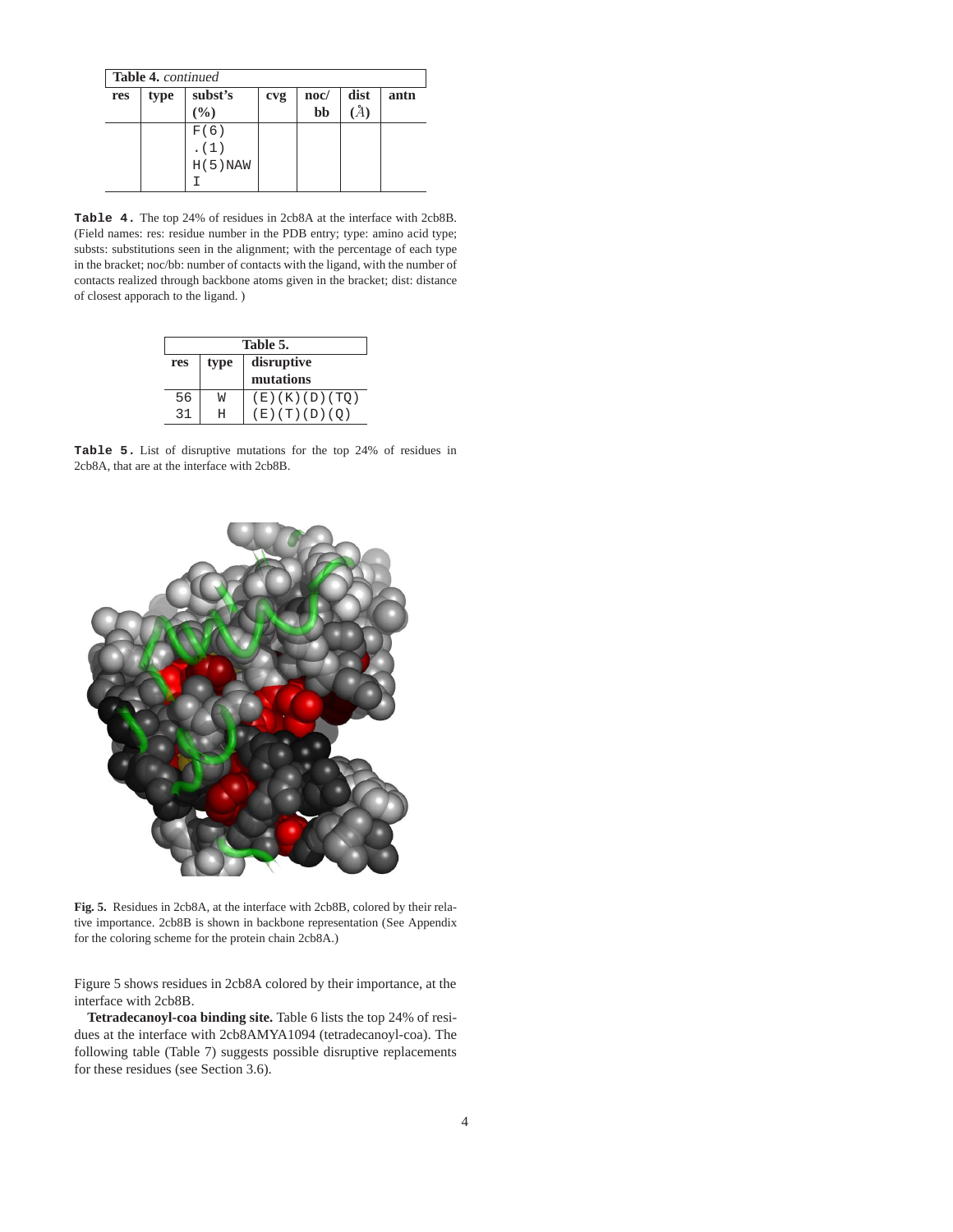| Table 6. |      |           |      |      |      |  |  |
|----------|------|-----------|------|------|------|--|--|
| res      | type | subst's   | cvg  | noc/ | dist |  |  |
|          |      | (%)       |      | bb   |      |  |  |
| 25       | M    | L(34)     | 0.24 | 20/0 | 3.84 |  |  |
|          |      | Q(6)      |      |      |      |  |  |
|          |      | R(5)      |      |      |      |  |  |
|          |      | $K(26)$ I |      |      |      |  |  |
|          |      | M(18)     |      |      |      |  |  |
|          |      | F(4)      |      |      |      |  |  |
|          |      | . (1) VYE |      |      |      |  |  |
|          |      | TWN       |      |      |      |  |  |

**Table 6.** The top 24% of residues in 2cb8A at the interface with tetradecanoyl-coa.(Field names: res: residue number in the PDB entry; type: amino acid type; substs: substitutions seen in the alignment; with the percentage of each type in the bracket; noc/bb: number of contacts with the ligand, with the number of contacts realized through backbone atoms given in the bracket; dist: distance of closest apporach to the ligand. )

| Table 7. |                    |              |  |  |  |  |
|----------|--------------------|--------------|--|--|--|--|
| res      | disruptive<br>type |              |  |  |  |  |
|          | mutations          |              |  |  |  |  |
| 25       | М                  | (Y)(T)(H)(R) |  |  |  |  |

**Table 7.** List of disruptive mutations for the top 24% of residues in 2cb8A, that are at the interface with tetradecanoyl-coa.

Figure 6 shows residues in 2cb8A colored by their importance, at the interface with 2cb8AMYA1094.

**Tetradecanoyl-coa binding site.** Table 8 lists the top 24% of residues at the interface with 2cb8AMYA1088 (tetradecanoyl-coa). The following table (Table 9) suggests possible disruptive replacements for these residues (see Section 3.6).

| Table 8. |      |             |      |                 |      |      |  |  |
|----------|------|-------------|------|-----------------|------|------|--|--|
| res      | type | subst's     | cvg  | $\mathbf{noc}/$ | dist | antn |  |  |
|          |      | $(\%)$      |      | bb              | (A)  |      |  |  |
| 55       | K.   | K(95)       | 0.02 | 25/0            | 2.84 | site |  |  |
|          |      | $R(1)$ SQX  |      |                 |      |      |  |  |
|          |      | $M(1)$ . T  |      |                 |      |      |  |  |
| 33       | K    | K(96)M      | 0.04 | 15/0            | 3.46 | site |  |  |
|          |      | . (1)       |      |                 |      |      |  |  |
|          |      | $Q(1)$ RV   |      |                 |      |      |  |  |
| 74       | Υ    | Y(96)       | 0.05 | 15/0            | 2.75 |      |  |  |
|          |      | . (1)       |      |                 |      |      |  |  |
|          |      | F(1)T       |      |                 |      |      |  |  |
| 29       | Y    | Y(96)       | 0.07 | 39/8            | 2.60 |      |  |  |
|          |      | .(1)WEQ     |      |                 |      |      |  |  |
|          |      | FL.         |      |                 |      |      |  |  |
| 28       | I    | L(55)       | 0.21 | 12/7            | 3.58 | site |  |  |
|          |      | I(13)       |      |                 |      |      |  |  |
|          |      | F(23)       |      |                 |      |      |  |  |
|          |      | M(2)        |      |                 |      |      |  |  |
|          |      | V(2)        |      |                 |      |      |  |  |
|          |      | . $(1)$ TA  |      |                 |      |      |  |  |
| 32       | Y    | F(32)       | 0.23 | 73/1            | 3.28 | site |  |  |
|          |      | Y(64)       |      |                 |      |      |  |  |
|          |      | $. (1)$ AHN |      |                 |      |      |  |  |
|          |      | EKQ         |      |                 |      |      |  |  |

**Table 8.** The top 24% of residues in 2cb8A at the interface with tetradecanoyl-coa.(Field names: res: residue number in the PDB entry; type: amino acid type; substs: substitutions seen in the alignment; with the percentage of each type in the bracket; noc/bb: number of contacts with the ligand, with the number of contacts realized through backbone atoms given in the bracket; dist: distance of closest apporach to the ligand. )

|     | Table 9. |                         |  |  |  |
|-----|----------|-------------------------|--|--|--|
| res | type     | disruptive              |  |  |  |
|     |          | mutations               |  |  |  |
| 55  | K        | $(Y)$ (FW) $(T)$ (VCAG) |  |  |  |
| 33  | K        | (Y)(T)(FW)(S)           |  |  |  |
| 74  | Y        | (K)(O)(M)(NER)          |  |  |  |
| 29  | Y        | (K)(Q)(R)(M)            |  |  |  |
| 28  | T        | (R)(Y)(H)(TK)           |  |  |  |
| 32  | v        | (K) (M) (Q) (VA)        |  |  |  |

**Table 9.** List of disruptive mutations for the top 24% of residues in 2cb8A, that are at the interface with tetradecanoyl-coa.

Figure 7 shows residues in 2cb8A colored by their importance, at the interface with 2cb8AMYA1088.

*2.4.3 Possible novel functional surfaces at 24% coverage.* One group of residues is conserved on the 2cb8A surface, away from (or



**Fig. 6.** Residues in 2cb8A, at the interface with tetradecanoyl-coa, colored by their relative importance. The ligand (tetradecanoyl-coa) is colored green. Atoms further than  $30\AA$  away from the geometric center of the ligand, as well as on the line of sight to the ligand were removed. (See Appendix for the coloring scheme for the protein chain 2cb8A.)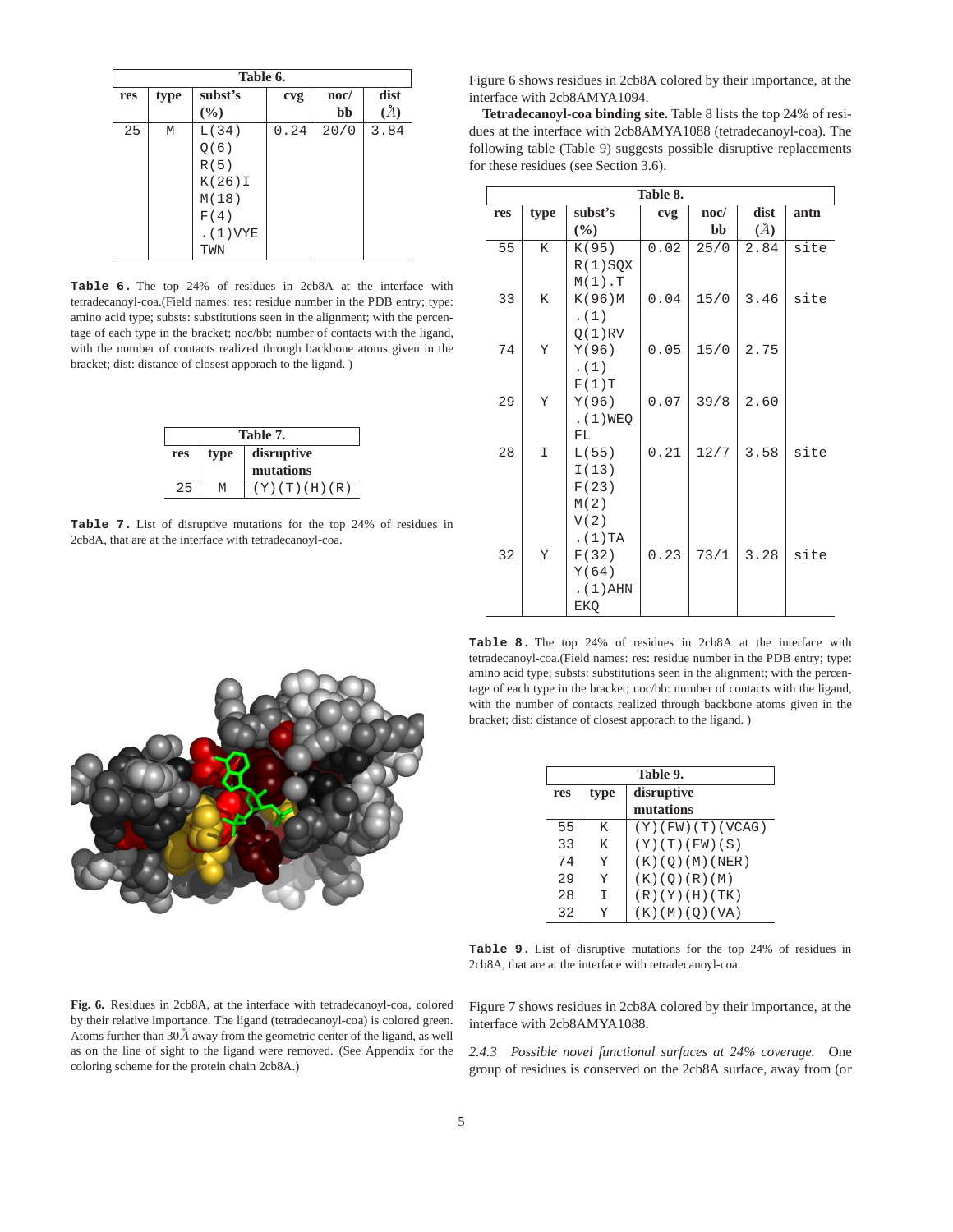

**Fig. 7.** Residues in 2cb8A, at the interface with tetradecanoyl-coa, colored by their relative importance. The ligand (tetradecanoyl-coa) is colored green. Atoms further than  $30\AA$  away from the geometric center of the ligand, as well as on the line of sight to the ligand were removed. (See Appendix for the coloring scheme for the protein chain 2cb8A.)

susbtantially larger than) other functional sites and interfaces recognizable in PDB entry 2cb8. It is shown in Fig. 8. The residues



**Fig. 8.** A possible active surface on the chain 2cb8A.

belonging to this surface "patch" are listed in Table 10, while Table

11 suggests possible disruptive replacements for these residues (see Section 3.6).

| Table 10. |      |                         |      |      |  |  |
|-----------|------|-------------------------|------|------|--|--|
| res       | type | substitutions(%)        | cvg  | antn |  |  |
| 59        | W    | $W(97)$ EK.R            | 0.01 |      |  |  |
| 55        | Κ    | K(95)R(1)SQX            | 0.02 | site |  |  |
|           |      | $M(1)$ . T              |      |      |  |  |
| 33        | K    | K(96)M.(1)Q(1)R         | 0.04 | site |  |  |
|           |      | V                       |      |      |  |  |
| 74        | Υ    | $Y(96)$ . $(1)F(1)T$    | 0.05 |      |  |  |
| 29        | Υ    | $Y(96)$ . (1) WEQFL     | 0.07 |      |  |  |
| 38        | G    | G(93)E(2)D(1)           | 0.08 |      |  |  |
|           |      | $(1)$ QASNK             |      |      |  |  |
| 45        | Ρ    | $P(93)VD(2)$ . $(1)L$   | 0.10 |      |  |  |
|           |      | <b>ATSIGO</b>           |      |      |  |  |
| 6         | F    | $F(92)$ . (3) MSLWYA    | 0.12 |      |  |  |
| 58        | Α    | A(90)S(5)PEK            | 0.13 |      |  |  |
|           |      | $G(1)$ . TVF            |      |      |  |  |
| 26        | Г    | L(91)I(1)M(1)           | 0.14 |      |  |  |
|           |      | $.(1)$ YK $(2)$ GQVW    |      |      |  |  |
| 56        | M    | Y(21)W(69)F(4)H         | 0.15 |      |  |  |
|           |      | LRVK.ISC                |      |      |  |  |
| 20        | P    | P(67)I(1)T(7)           | 0.16 |      |  |  |
|           |      | A(4)L(6)F(2)            |      |      |  |  |
|           |      | $E(1)V(4)$ . (1)        |      |      |  |  |
|           |      | S(1)KO                  |      |      |  |  |
| 9         | Α    | A(78)ML(2)H(3)          | 0.17 |      |  |  |
|           |      | $C(1)$ . (2) $S(1)$     |      |      |  |  |
|           |      | T(1)K(1)Y(2)RFE         |      |      |  |  |
|           |      | VL                      |      |      |  |  |
| 35        | Α    | G(8)A(76)V(3)           | 0.19 |      |  |  |
|           |      | $S(7)$ . $(1)I(1)TFL$   |      |      |  |  |
| 31        | Н    | L(68)Y(11)R(4)M         | 0.20 | site |  |  |
|           |      | $F(6)$ . (1) $H(5)$ NAW |      |      |  |  |
|           |      | I                       |      |      |  |  |
| 28        | I    | L(55)I(13)F(23)         | 0.21 | site |  |  |
|           |      | $M(2)V(2)$ . $(1)TA$    |      |      |  |  |
| 32        | Υ    | $F(32)Y(64)$ . (1)A     | 0.23 | site |  |  |
|           |      | <b>HNEKO</b>            |      |      |  |  |
| 25        | М    | L(34)Q(6)R(5)           | 0.24 |      |  |  |
|           |      | $K(26)$ IM(18) $F(4)$   |      |      |  |  |
|           |      | . (1) VYETWN            |      |      |  |  |

**Table 10.** Residues forming surface "patch" in 2cb8A.

|     | Table 11.                |                        |  |  |  |
|-----|--------------------------|------------------------|--|--|--|
| res | type                     | disruptive             |  |  |  |
|     |                          | mutations              |  |  |  |
| 59  | W                        | (T)(E)(CG)(D)          |  |  |  |
| 55  | K                        | $(Y)$ (FW) (T) (VCAG)  |  |  |  |
| 33  | K                        | (Y)(T)(FW)(S)          |  |  |  |
| 74  | Y                        | (K)(O)(M)(NER)         |  |  |  |
| 29  | Y                        | (K)(O)(R)(M)           |  |  |  |
| 38  | G                        | $(R)$ (FWH) $(K)$ (YE) |  |  |  |
|     | continued in next column |                        |  |  |  |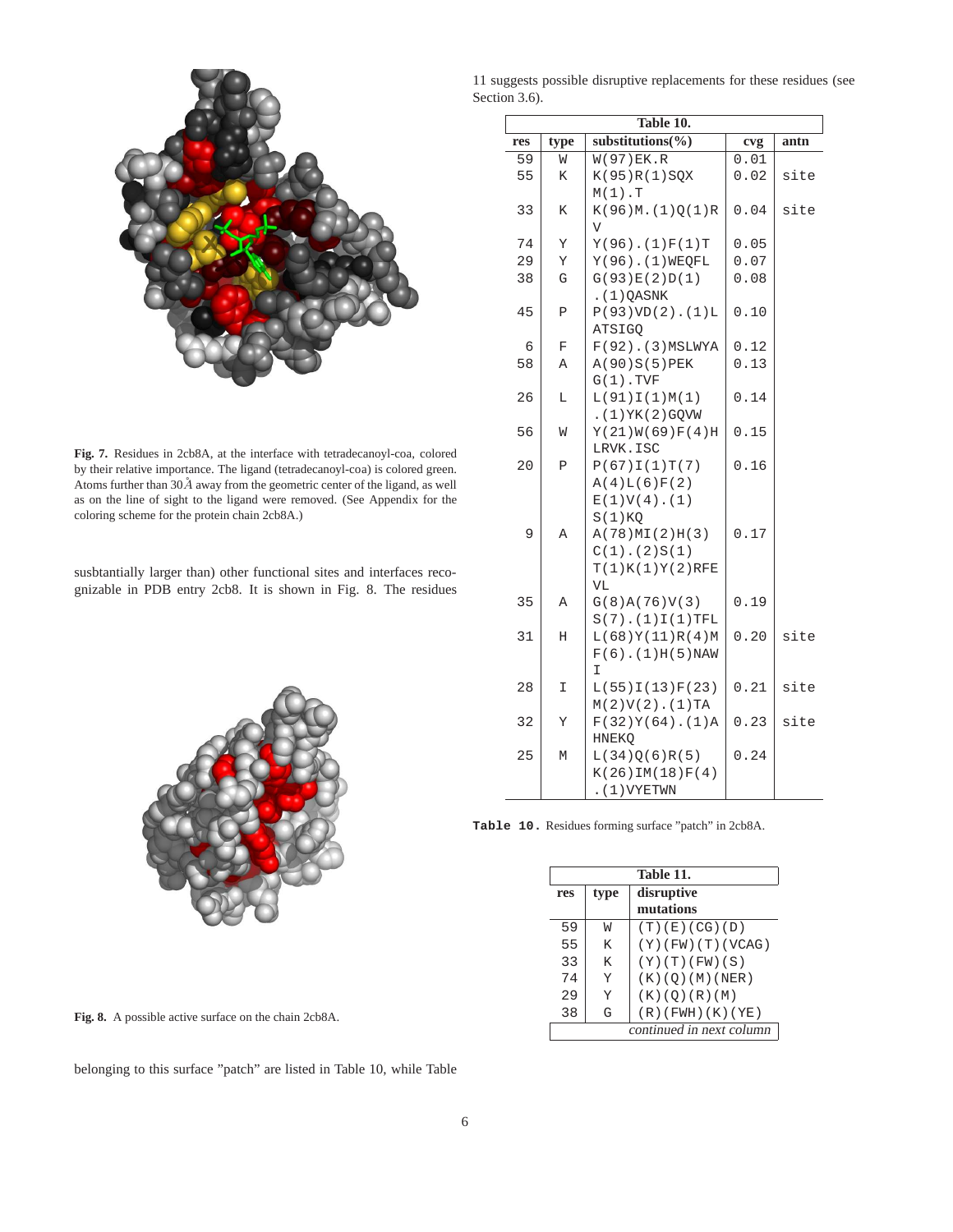| <b>Table 11.</b> continued |      |                          |  |  |
|----------------------------|------|--------------------------|--|--|
| res                        | type | disruptive               |  |  |
|                            |      | mutations                |  |  |
| 45                         | P    | (R)(Y)(H)(K)             |  |  |
| 6                          | F    | (K) (E) (O) (D)          |  |  |
| 58                         | A    | (R)(KY)(E)(H)            |  |  |
| 26                         | L    | (Y)(R)(T)(H)             |  |  |
| 56                         | W    | (E)(K)(D)(TO)            |  |  |
| 20                         | P    | (Y)(R)(H)(T)             |  |  |
| 9                          | A    | (R)(K)(Y)(E)             |  |  |
| 35                         | A    | (R)(K)(E)(Y)             |  |  |
| 31                         | Η    | (E)(T)(D)(O)             |  |  |
| 28                         | I    | (R)(Y)(H)(TK)            |  |  |
| 32                         | Y    | $(K)$ $(M)$ $(O)$ $(VA)$ |  |  |
| 25                         | M    | (Y)(T)(H)(R)             |  |  |

**Table 11.** Disruptive mutations for the surface patch in 2cb8A.

## **3 NOTES ON USING TRACE RESULTS**

#### **3.1 Coverage**

Trace results are commonly expressed in terms of coverage: the residue is important if its "coverage" is small - that is if it belongs to some small top percentage of residues [100% is all of the residues in a chain], according to trace. The ET results are presented in the form of a table, usually limited to top 25% percent of residues (or to some nearby percentage), sorted by the strength of the presumed evolutionary pressure. (I.e., the smaller the coverage, the stronger the pressure on the residue.) Starting from the top of that list, mutating a couple of residues should affect the protein somehow, with the exact effects to be determined experimentally.

#### **3.2 Known substitutions**

One of the table columns is "substitutions" - other amino acid types seen at the same position in the alignment. These amino acid types may be interchangeable at that position in the protein, so if one wants to affect the protein by a point mutation, they should be avoided. For example if the substitutions are "RVK" and the original protein has an R at that position, it is advisable to try anything, but RVK. Conversely, when looking for substitutions which will *n*ot affect the protein, one may try replacing, R with K, or (perhaps more surprisingly), with V. The percentage of times the substitution appears in the alignment is given in the immediately following bracket. No percentage is given in the cases when it is smaller than 1%. This is meant to be a rough guide - due to rounding errors these percentages often do not add up to 100%.

#### **3.3 Surface**

To detect candidates for novel functional interfaces, first we look for residues that are solvent accessible (according to DSSP program) by at least  $10\AA^2$ , which is roughly the area needed for one water molecule to come in the contact with the residue. Furthermore, we require that these residues form a "cluster" of residues which have neighbor within  $5\AA$  from any of their heavy atoms.

Note, however, that, if our picture of protein evolution is correct, the neighboring residues which *are not* surface accessible might be equally important in maintaining the interaction specificity - they should not be automatically dropped from consideration when choosing the set for mutagenesis. (Especially if they form a cluster with the surface residues.)

#### **3.4 Number of contacts**

Another column worth noting is denoted "noc/bb"; it tells the number of contacts heavy atoms of the residue in question make across the interface, as well as how many of them are realized through the backbone atoms (if all or most contacts are through the backbone, mutation presumably won't have strong impact). Two heavy atoms are considered to be "in contact" if their centers are closer than  $5\AA$ .

#### **3.5 Annotation**

If the residue annotation is available (either from the pdb file or from other sources), another column, with the header "annotation" appears. Annotations carried over from PDB are the following: site (indicating existence of related site record in PDB ), S-S (disulfide bond forming residue), hb (hydrogen bond forming residue, jb (james bond forming residue), and sb (for salt bridge forming residue).

## **3.6 Mutation suggestions**

Mutation suggestions are completely heuristic and based on complementarity with the substitutions found in the alignment. Note that they are meant to be **disruptive** to the interaction of the protein with its ligand. The attempt is made to complement the following properties: small  $[AVGSTC]$ , medium  $[LPNQDEMIK]$ , large  $[WFYHR]$ , hydrophobic  $[LPVAMWFI]$ , polar  $[GTCY]$ ; positively  $[KHR]$ , or negatively  $[DE]$  charged, aromatic  $[WFYH]$ , long aliphatic chain [EKRQM], OH-group possession [SDETY], and NH2 group possession  $[NQRK]$ . The suggestions are listed according to how different they appear to be from the original amino acid, and they are grouped in round brackets if they appear equally disruptive. From left to right, each bracketed group of amino acid types resembles more strongly the original (i.e. is, presumably, less disruptive) These suggestions are tentative - they might prove disruptive to the fold rather than to the interaction. Many researcher will choose, however, the straightforward alanine mutations, especially in the beginning stages of their investigation.

#### **4 APPENDIX**

#### **4.1 File formats**

Files with extension "ranks sorted" are the actual trace results. The fields in the table in this file:

- alignment# number of the position in the alignment
- residue# residue number in the PDB file
- type amino acid type
- rank rank of the position according to older version of ET
- variability has two subfields:
	- 1. number of different amino acids appearing in in this column of the alignment
	- 2. their type
- rho ET score the smaller this value, the lesser variability of this position across the branches of the tree (and, presumably, the greater the importance for the protein)
- cvg coverage percentage of the residues on the structure which have this rho or smaller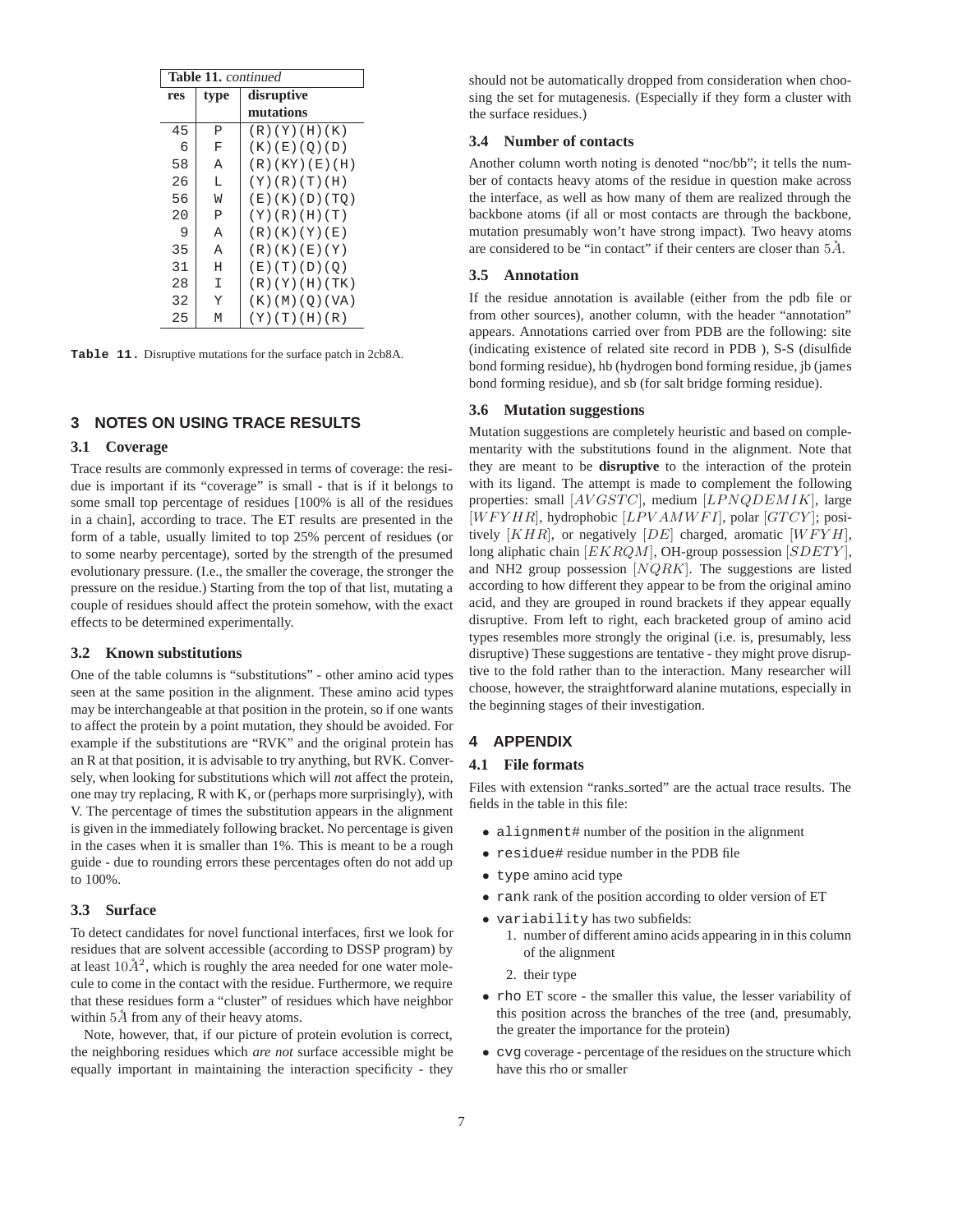

**Fig. 9.** Coloring scheme used to color residues by their relative importance.

• gaps percentage of gaps in this column

#### **4.2 Color schemes used**

The following color scheme is used in figures with residues colored by cluster size: black is a single-residue cluster; clusters composed of more than one residue colored according to this hierarchy (ordered by descending size): red, blue, yellow, green, purple, azure, turquoise, brown, coral, magenta, LightSalmon, SkyBlue, violet, gold, bisque, LightSlateBlue, orchid, RosyBrown, MediumAquamarine, DarkOliveGreen, CornflowerBlue, grey55, burlywood, LimeGreen, tan, DarkOrange, DeepPink, maroon, BlanchedAlmond.

The colors used to distinguish the residues by the estimated evolutionary pressure they experience can be seen in Fig. 9.

#### **4.3 Credits**

*4.3.1* **Alistat** *alistat* reads a multiple sequence alignment from the file and shows a number of simple statistics about it. These statistics include the format, the number of sequences, the total number of residues, the average and range of the sequence lengths, and the alignment length (e.g. including gap characters). Also shown are some percent identities. A percent pairwise alignment identity is defined as (idents / MIN(len1, len2)) where idents is the number of exact identities and len1, len2 are the unaligned lengths of the two sequences. The "average percent identity", "most related pair", and "most unrelated pair" of the alignment are the average, maximum, and minimum of all (N)(N-1)/2 pairs, respectively. The "most distant seq" is calculated by finding the maximum pairwise identity (best relative) for all N sequences, then finding the minimum of these N numbers (hence, the most outlying sequence). *alistat* is copyrighted by HHMI/Washington University School of Medicine, 1992-2001, and freely distributed under the GNU General Public License.

*4.3.2* **CE** To map ligand binding sites from different source structures, report maker uses the CE program: http://cl.sdsc.edu/. Shindyalov IN, Bourne PE (1998) *"Protein structure alignment by incremental combinatorial extension (CE) of the optimal path* . Protein Engineering 11(9) 739-747.

*4.3.3* **DSSP** In this work a residue is considered solvent accessible if the DSSP program finds it exposed to water by at least  $10\text{\AA}^2$ ,

which is roughly the area needed for one water molecule to come in the contact with the residue. DSSP is copyrighted by W. Kabsch, C. Sander and MPI-MF, 1983, 1985, 1988, 1994 1995, CMBI version by Elmar.Krieger@cmbi.kun.nl November 18,2002,

http://www.cmbi.kun.nl/gv/dssp/descrip.html.

*4.3.4* **HSSP** Whenever available, report maker uses HSSP alignment as a starting point for the analysis (sequences shorter than 75% of the query are taken out, however); R. Schneider, A. de Daruvar, and C. Sander. *"The HSSP database of protein structuresequence alignments."* Nucleic Acids Res., 25:226–230, 1997.

http://swift.cmbi.kun.nl/swift/hssp/

4.3.5 **LaTex** The text for this report was processed using LAT<sub>E</sub>X; Leslie Lamport, "LaTeX: A Document Preparation System Addison-Wesley," Reading, Mass. (1986).

*4.3.6* **Muscle** When making alignments "from scratch", report maker uses Muscle alignment program: Edgar, Robert C. (2004), *"MUSCLE: multiple sequence alignment with high accuracy and high throughput."* Nucleic Acids Research 32(5), 1792-97.

#### http://www.drive5.com/muscle/

*4.3.7* **Pymol** The figures in this report were produced using Pymol. The scripts can be found in the attachment. Pymol is an open-source application copyrighted by DeLano Scientific LLC (2005). For more information about Pymol see http://pymol.sourceforge.net/. (Note for Windows users: the attached package needs to be unzipped for Pymol to read the scripts and launch the viewer.)

# **4.4 Note about ET Viewer**

Dan Morgan from the Lichtarge lab has developed a visualization tool specifically for viewing trace results. If you are interested, please visit:

http://mammoth.bcm.tmc.edu/traceview/

The viewer is self-unpacking and self-installing. Input files to be used with ETV (extension .etvx) can be found in the attachment to the main report.

#### **4.5 Citing this work**

The method used to rank residues and make predictions in this report can be found in Mihalek, I., I. Res, O. Lichtarge. (2004). ˇ *"A Family of Evolution-Entropy Hybrid Methods for Ranking of Protein Residues by Importance"* J. Mol. Bio. **336**: 1265-82. For the original version of ET see O. Lichtarge, H.Bourne and F. Cohen (1996). *"An Evolutionary Trace Method Defines Binding Surfaces Common to Protein Families"* J. Mol. Bio. **257**: 342-358.

**report maker** itself is described in Mihalek I., I. Res and O. Lichtarge (2006). *"Evolutionary Trace Report Maker: a new type of service for comparative analysis of proteins."* Bioinformatics **22**:1656-7.

#### **4.6 About report maker**

**report maker** was written in 2006 by Ivana Mihalek. The 1D ranking visualization program was written by Ivica Reš. **report\_maker** is copyrighted by Lichtarge Lab, Baylor College of Medicine, Houston.